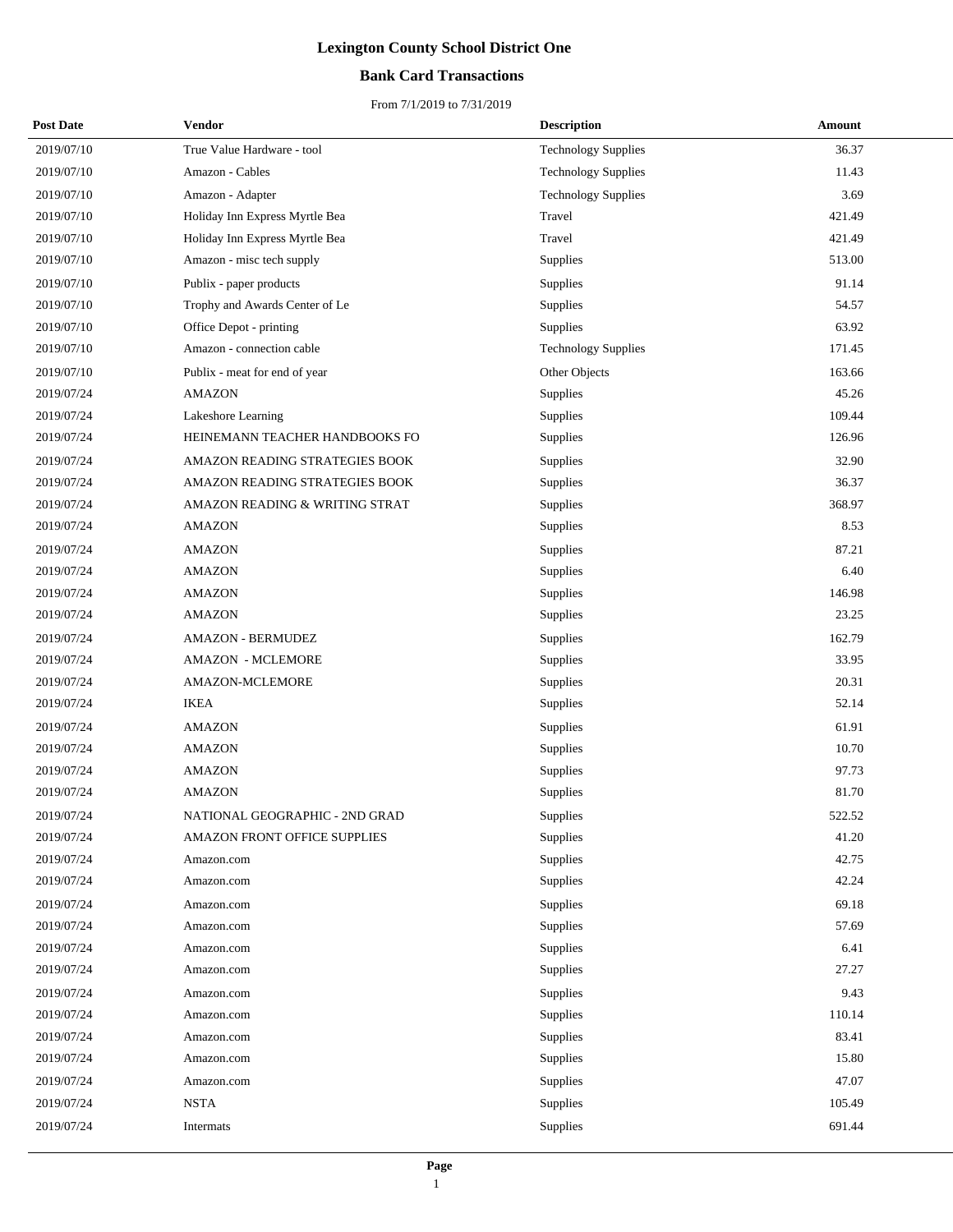## **Bank Card Transactions**

| <b>Post Date</b> | Vendor                         | <b>Description</b>          | Amount   |
|------------------|--------------------------------|-----------------------------|----------|
| 2019/07/24       | Amazon.com                     | Supplies                    | 71.82    |
| 2019/07/24       | Amazon.com                     | Supplies                    | 99.98    |
| 2019/07/24       | Amazon.com                     | Supplies                    | 66.24    |
| 2019/07/24       | Amazon.com                     | Supplies                    | 149.75   |
| 2019/07/24       | Amazon.com                     | Supplies                    | 17.06    |
| 2019/07/24       | UGA GA Ctr Hotel               | Travel                      | 336.96   |
| 2019/07/24       | Amazon                         | Supplies                    | 149.01   |
| 2019/07/24       | <b>UPS</b> Store               | Supplies                    | 70.95    |
| 2019/07/24       | Walmart                        | Supplies                    | 57.31    |
| 2019/07/24       | Office Depot                   | Supplies                    | 265.89   |
| 2019/07/24       | Pineview Florist               | Supplies                    | 61.31    |
| 2019/07/24       | The Gallery Collection         | Supplies                    | 381.48   |
| 2019/07/24       | Samir's 15                     | Pupil Transportation        | 39.54    |
| 2019/07/24       | Samir's                        | Pupil Transportation        | 39.60    |
| 2019/07/24       | Marathon Petro                 | <b>Pupil Transportation</b> | 54.04    |
| 2019/07/24       | <b>Marathon Petro</b>          | <b>Pupil Transportation</b> | 52.00    |
| 2019/07/24       | <b>Disney Resorts</b>          | Pupil Transportation        | 802.08   |
| 2019/07/24       | Weigles                        | Pupil Transportation        | 40.06    |
| 2019/07/24       | Weigels 64                     | Pupil Transportation        | 36.80    |
| 2019/07/24       | <b>Murphy Express</b>          | Pupil Transportation        | 37.18    |
| 2019/07/24       | Murphy Express                 | Pupil Transportation        | 30.70    |
| 2019/07/24       | FLIBS - REGISTRATION FOR IB CO | Inst Prog Improvement       | 925.00   |
| 2019/07/24       | FLIBS - REGISTRATION FOR IB CO | Inst Prog Improvement       | 925.00   |
| 2019/07/24       | <b>AED</b> Superstore          | Supplies                    | 130.53   |
| 2019/07/24       | Amazon.com                     | <b>Library Books</b>        | 77.01    |
| 2019/07/24       | Amazon.com                     | <b>Library Books</b>        | 12.57    |
| 2019/07/24       | Home Depot                     | Supplies                    | 28.74    |
| 2019/07/24       | 2COCOM*MOVAVI.com              | Software Renewal/Agreemen   | 44.90    |
| 2019/07/24       | Office Depot                   | Supplies                    | 1,019.61 |
| 2019/07/24       | Amazon                         | Supplies                    | 168.11   |
| 2019/07/24       | Publix                         | Other Objects               | 42.62    |
| 2019/07/24       | Publix                         | Other Objects               | 5.69     |
| 2019/07/24       | Zoe's                          | Other Objects               | 140.58   |
| 2019/07/24       | Delta                          | Travel-MMGW/HSTW Staff Dev  | 30.00    |
| 2019/07/24       | Radisson Hotel                 | Travel-MMGW/HSTW Staff Dev  | 222.05   |
| 2019/07/24       | Aliou Fofana                   | Travel-MMGW/HSTW Staff Dev  | 23.00    |
| 2019/07/24       | Columbia Airpot/RPS            | Travel-MMGW/HSTW Staff Dev  | 48.00    |
| 2019/07/24       | <b>American Airlines</b>       | Travel-MMGW/HSTW Staff Dev  | 30.00    |
| 2019/07/24       | Radisson Hotel                 | Travel-MMGW/HSTW Staff Dev  | 550.95   |
| 2019/07/24       | <b>Baltimore Crowne Plaza</b>  | Travel-MMGW/HSTW Staff Dev  | 309.55   |
| 2019/07/24       | KINGSTON PLANTATION            | Travel                      | 621.60   |
| 2019/07/24       | KINGSTON PLANTATION            | Travel                      | 816.48   |
| 2019/07/24       | <b>LOWES FOODS</b>             | Travel                      | 52.01    |
| 2019/07/24       | <b>SHIPS BOOTY</b>             | Supplies                    | 100.17   |
| 2019/07/24       | Dollar Tree                    | Supplies                    | 32.10    |
|                  |                                |                             |          |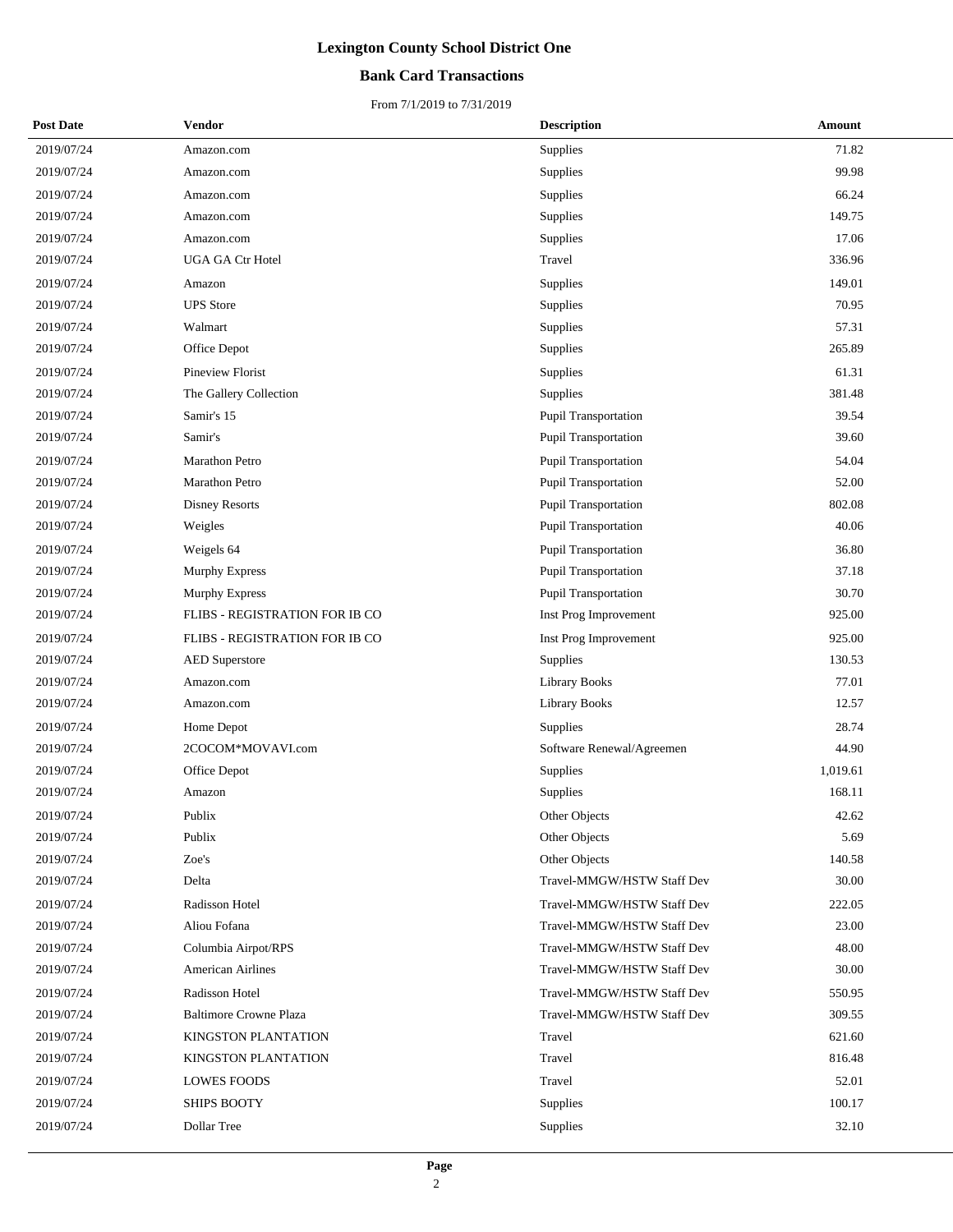## **Bank Card Transactions**

| <b>Post Date</b> | Vendor                   | <b>Description</b>  | Amount |
|------------------|--------------------------|---------------------|--------|
| 2019/07/24       | Wal Mart                 | <b>Supplies</b>     | 78.42  |
| 2019/07/24       | Wingate By Wyndham       | Travel              | 251.66 |
| 2019/07/24       | <b>American Airlines</b> | Travel              | 727.52 |
| 2019/07/24       | <b>Hilton Hotel</b>      | Travel              | 477.74 |
| 2019/07/24       | <b>Hilton Hotel</b>      | Travel              | 787.47 |
| 2019/07/24       | SMORE.com                | Supplies            | 79.00  |
| 2019/07/24       | Hobby Lobby              | Supplies            | 12.78  |
| 2019/07/24       | Enlows                   | Supplies-Maintenace | 78.11  |
| 2019/07/24       | Carolina Power Equipment | Supplies-Maintenace | 35.75  |
| 2019/07/24       | Lowe's                   | Supplies-Maintenace | 43.78  |
| 2019/07/24       | Shell Oil                | Supplies-Maintenace | 94.10  |
| 2019/07/24       | A-Z Lawnmower            | Supplies-Maintenace | 41.68  |
| 2019/07/24       | Enlows                   | Supplies-Maintenace | 60.25  |
| 2019/07/24       | Enlows                   | Supplies-Maintenace | 29.95  |
| 2019/07/24       | Cox Tire                 | Supplies-Maintenace | 148.47 |
| 2019/07/24       | Lexington True Value     | Supplies-Maintenace | 10.99  |
| 2019/07/24       | Lee Transport            | Supplies-Maintenace | 74.90  |
| 2019/07/24       | AutoZone                 | Supplies-Maintenace | 110.18 |
| 2019/07/24       | Cox Tire                 | Supplies-Maintenace | 182.98 |
| 2019/07/24       | Sherwin Williams         | Supplies-Maintenace | 145.19 |
| 2019/07/24       | Sherwin Williams         | Supplies-Maintenace | 159.59 |
| 2019/07/24       | <b>Gateway Supply</b>    | Supplies-Maintenace | 36.04  |
| 2019/07/24       | Fortiline                | Supplies-Maintenace | 109.14 |
| 2019/07/24       | Sherwin Williams         | Supplies-Maintenace | 153.44 |
| 2019/07/24       | Lowe's                   | Supplies-Maintenace | 32.90  |
| 2019/07/24       | LOWE'S - CUSTODIAL       | Supplies            | 35.40  |
| 2019/07/24       | Ferguson                 | Supplies-Maintenace | 122.75 |
| 2019/07/24       | Lowe's                   | Supplies-Maintenace | 24.26  |
| 2019/07/24       | A-Z Lawnmower            | Supplies-Maintenace | 153.95 |
| 2019/07/24       | Camping World            | Supplies-Maintenace | 78.10  |
| 2019/07/24       | Carts Plus               | Supplies-Maintenace | 113.37 |
| 2019/07/24       | Northern Tool            | Supplies-Maintenace | 21.39  |
| 2019/07/24       | AutoZone                 | Supplies-Maintenace | 19.25  |
| 2019/07/24       | A-Z Lawnmower            | Supplies-Maintenace | 125.09 |
| 2019/07/24       | Cox Tire                 | Supplies-Maintenace | 10.23  |
| 2019/07/24       | <b>CES</b>               | Supplies-Maintenace | 57.16  |
| 2019/07/24       | WP Law                   | Supplies-Maintenace | 64.75  |
| 2019/07/24       | LOWES FOODS              | Supplies            | 37.58  |
| 2019/07/24       | <b>CES</b>               | Supplies-Maintenace | 86.21  |
| 2019/07/24       | <b>CES</b>               | Supplies-Maintenace | 18.48  |
| 2019/07/24       | <b>CES</b>               | Supplies-Maintenace | 36.30  |
| 2019/07/24       | Lowe's                   | Supplies-Maintenace | 55.03  |
| 2019/07/24       | HomeDepot.com            | Supplies            | 450.62 |
| 2019/07/24       | Lowes                    | Supplies            | 30.50  |
| 2019/07/24       | LOWE'S                   | Supplies            | 65.76  |
|                  |                          |                     |        |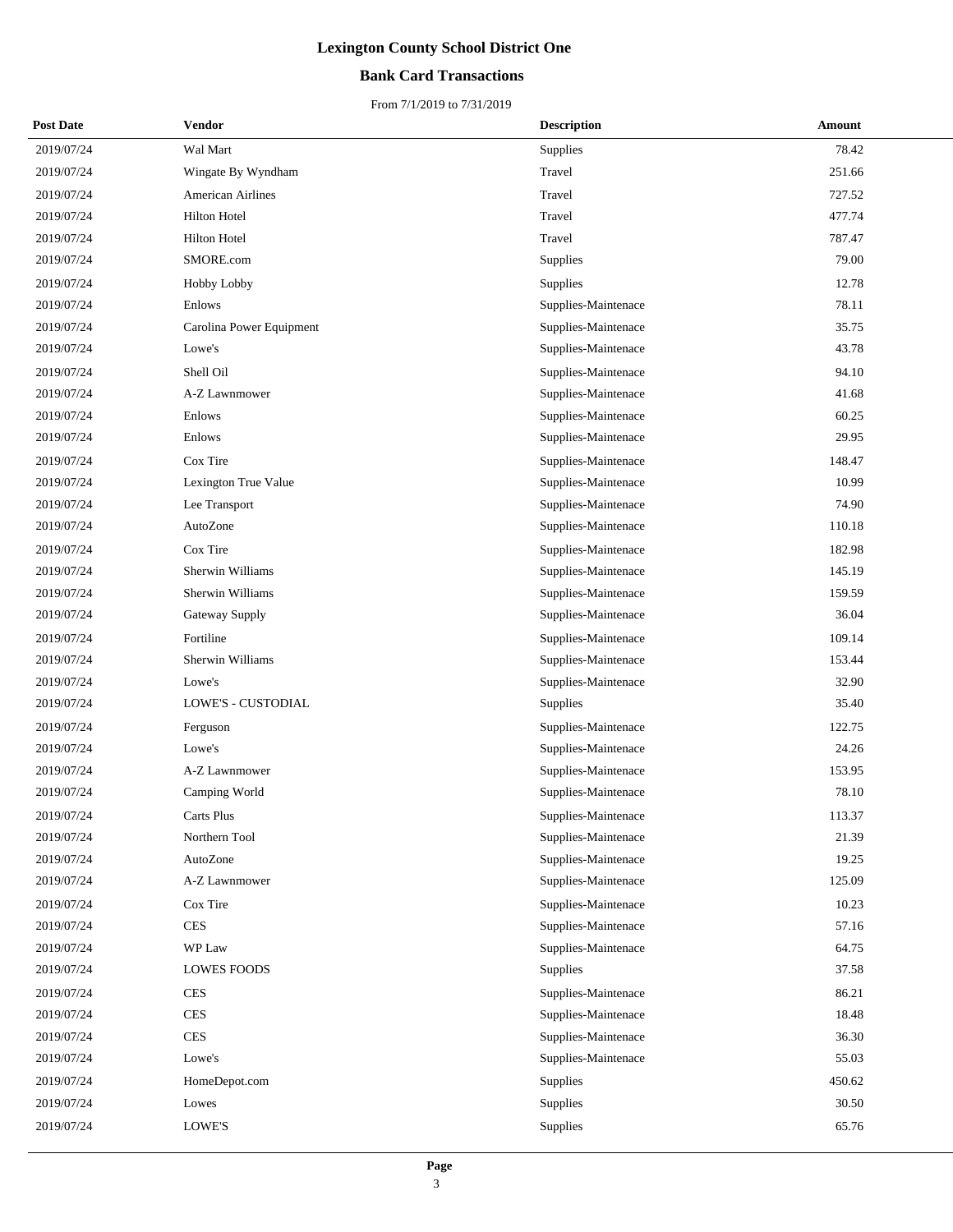## **Bank Card Transactions**

| <b>Post Date</b> | <b>Vendor</b>            | <b>Description</b>      | Amount   |
|------------------|--------------------------|-------------------------|----------|
| 2019/07/24       | WinSupply                | Supplies-Maintenace     | 29.67    |
| 2019/07/24       | Ferguson                 | Supplies-Maintenace     | 133.98   |
| 2019/07/24       | WinSupply                | Supplies-Maintenace     | 26.94    |
| 2019/07/24       | Lowe's                   | Supplies-Maintenace     | 29.79    |
| 2019/07/24       | Sherwin Williams         | Supplies-Maintenace     | 159.95   |
| 2019/07/24       | Sherwin Williams         | Supplies-Maintenace     | 48.40    |
| 2019/07/24       | <b>CES</b>               | Supplies-Maintenace     | 134.38   |
| 2019/07/24       | <b>CES</b>               | Supplies-Maintenace     | 28.77    |
| 2019/07/24       | Ed Smith                 | Supplies-Maintenace     | 11.40    |
| 2019/07/24       | <b>CES</b>               | Supplies-Maintenace     | 98.74    |
| 2019/07/24       | Lowe's                   | Supplies-Maintenace     | 63.43    |
| 2019/07/24       | Sherwin Williams         | Supplies-Maintenace     | 119.78   |
| 2019/07/24       | Sherwin Williams         | Supplies-Maintenace     | 109.24   |
| 2019/07/24       | Sherwin Williams         | Supplies-Maintenace     | 12.02    |
| 2019/07/24       | Lowe's                   | Supplies                | 34.52    |
| 2019/07/24       | Home Depot               | <b>Supplies</b>         | 334.88   |
| 2019/07/24       | Walmart                  | Supplies                | 20.36    |
| 2019/07/24       | Smith & Jones Janitorial | Supplies                | 161.40   |
| 2019/07/24       | Walmart                  | Supplies                | 15.92    |
| 2019/07/24       | Sherwin Williams         | Supplies-Maintenace     | 198.07   |
| 2019/07/24       | Lowe's                   | Supplies-Maintenace     | 28.26    |
| 2019/07/24       | Home Depot               | Supplies-Maintenace     | 21.81    |
| 2019/07/24       | Gateway Supply           | Supplies-Maintenace     | 18.15    |
| 2019/07/24       | Frameware                | <b>Supplies</b>         | 49.79    |
| 2019/07/24       | Lowes                    | Supplies                | 59.86    |
| 2019/07/24       | Derrick's                | Supplies                | 63.00    |
| 2019/07/24       | Ed Smith Lumber          | Supplies                | 4.91     |
| 2019/07/24       | Lowes                    | Supplies                | 26.72    |
| 2019/07/24       | Lowes                    | Supplies                | $-29.93$ |
| 2019/07/24       | Lowe's                   | Supplies-Maintenace     | 126.21   |
| 2019/07/24       | Lowe's                   | Supplies-Maintenace     | 3.66     |
| 2019/07/24       | Lexington True Value     | Supplies-Maintenace     | 10.45    |
| 2019/07/24       | Sherwin Williams         | Supplies-Maintenace     | 47.89    |
| 2019/07/24       | Lowe's                   | Supplies-Maintenace     | 31.80    |
| 2019/07/24       | Smith&Jones              | Supplies-Maintenace     | 24.61    |
| 2019/07/24       | <b>CE</b> Northeast      | Supplies-Maintenace     | 120.42   |
| 2019/07/24       | Smith & Jones            | Supplies-Maintenace     | 113.42   |
| 2019/07/24       | Eriks                    | Supplies-Maintenace     | 106.37   |
| 2019/07/24       | Sparrow & Kennedy        | Supplies-Maintenace     | 127.46   |
| 2019/07/24       | Enlows                   | Supplies-Maintenace     | 98.60    |
| 2019/07/24       | Enlows                   | Supplies-Maintenace     | 81.19    |
| 2019/07/24       | AutoZone                 | Supplies-Maintenace     | 56.69    |
| 2019/07/24       | Smith & Jones            | Supplies-Maintenace     | 113.42   |
| 2019/07/24       | Derrick Insulation       | Repairs and Maintenance | 280.00   |
| 2019/07/24       | LOWE'S                   | <b>Supplies</b>         | 95.19    |
|                  |                          |                         |          |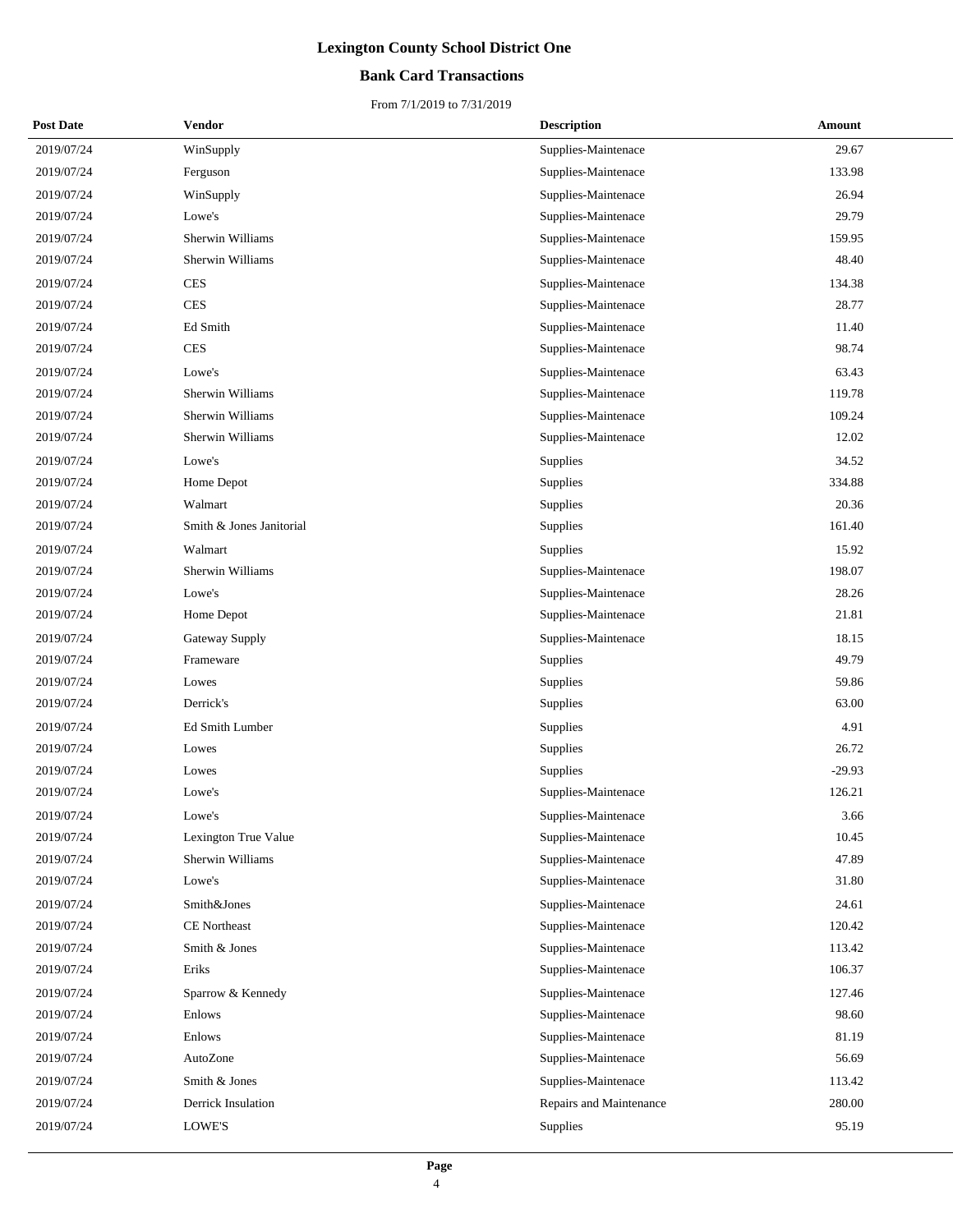## **Bank Card Transactions**

| <b>Post Date</b> | Vendor               | <b>Description</b>  | Amount |
|------------------|----------------------|---------------------|--------|
| 2019/07/24       | $\rm{ACE}$           | <b>Supplies</b>     | 52.40  |
| 2019/07/24       | Lexington True Value | Supplies-Maintenace | 82.65  |
| 2019/07/24       | Murray Supply        | Supplies-Maintenace | 375.33 |
| 2019/07/24       | Trane Supply         | Supplies-Maintenace | 18.64  |
| 2019/07/24       | Lowe's               | Supplies-Maintenace | 4.54   |
| 2019/07/24       | <b>CES</b>           | Supplies-Maintenace | 142.83 |
| 2019/07/24       | Lowe's               | Supplies-Maintenace | 36.35  |
| 2019/07/24       | Gateway Supply       | Supplies-Maintenace | 21.28  |
| 2019/07/24       | Ferguson             | Supplies-Maintenace | 168.77 |
| 2019/07/24       | Lexington True Value | Supplies-Maintenace | 16.28  |
| 2019/07/24       | Ferguson             | Supplies-Maintenace | 60.35  |
| 2019/07/24       | Gateway Supply       | Supplies-Maintenace | 34.83  |
| 2019/07/24       | Ferguson             | Supplies-Maintenace | 98.44  |
| 2019/07/24       | WinSupply            | Supplies-Maintenace | 99.25  |
| 2019/07/24       | Sherwin Williams     | Supplies-Maintenace | 105.54 |
| 2019/07/24       | Walker Hardware      | Supplies-Maintenace | 13.21  |
| 2019/07/24       | <b>CES</b>           | Supplies-Maintenace | 40.72  |
| 2019/07/24       | Sherwin Williams     | Supplies-Maintenace | 53.41  |
| 2019/07/24       | Smith & Jones        | Supplies-Maintenace | 362.08 |
| 2019/07/24       | ExxonMobile          | Supplies-Maintenace | 62.45  |
| 2019/07/24       | Lowe's               | Supplies-Maintenace | 40.57  |
| 2019/07/24       | <b>CES</b>           | Supplies-Maintenace | 73.81  |
| 2019/07/24       | Ferguson             | Supplies-Maintenace | 28.53  |
| 2019/07/24       | <b>CES</b>           | Supplies-Maintenace | 137.78 |
| 2019/07/24       | Lowe's               | Supplies-Maintenace | 59.75  |
| 2019/07/24       | Lowe's               | Supplies-Maintenace | 143.98 |
| 2019/07/24       | Lowe's               | Supplies-Maintenace | 100.15 |
| 2019/07/24       | Lowe's               | Supplies-Maintenace | 148.80 |
| 2019/07/24       | Lowe's               | Supplies-Maintenace | 204.31 |
| 2019/07/24       | Lowe's               | Supplies-Maintenace | 229.47 |
| 2019/07/24       | Home Depot           | Supplies-Maintenace | 136.94 |
| 2019/07/24       | Lowe's               | Supplies-Maintenace | 182.17 |
| 2019/07/24       | Lowe's               | Supplies-Maintenace | 191.36 |
| 2019/07/24       | Lowe's               | Supplies-Maintenace | 170.08 |
| 2019/07/24       | Lowe's               | Supplies-Maintenace | 170.08 |
| 2019/07/24       | Lowe's               | Supplies-Maintenace | 102.05 |
| 2019/07/24       | Lowe's               | Supplies-Maintenace | 45.95  |
| 2019/07/24       | WP Law               | Supplies-Maintenace | 36.87  |
| 2019/07/24       | Carts Plus           | Supplies-Maintenace | 63.65  |
| 2019/07/24       | Sparrow & Kennedy    | Supplies-Maintenace | 202.61 |
| 2019/07/24       | <b>CES</b>           | Supplies-Maintenace | 77.47  |
| 2019/07/24       | Lowes                | Supplies            | 89.52  |
| 2019/07/24       | Dollar General       | Supplies            | 27.82  |
| 2019/07/24       | Pitt Stop            | Supplies            | 47.00  |
| 2019/07/24       | Pitt Stop            | Supplies            | 49.00  |
|                  |                      |                     |        |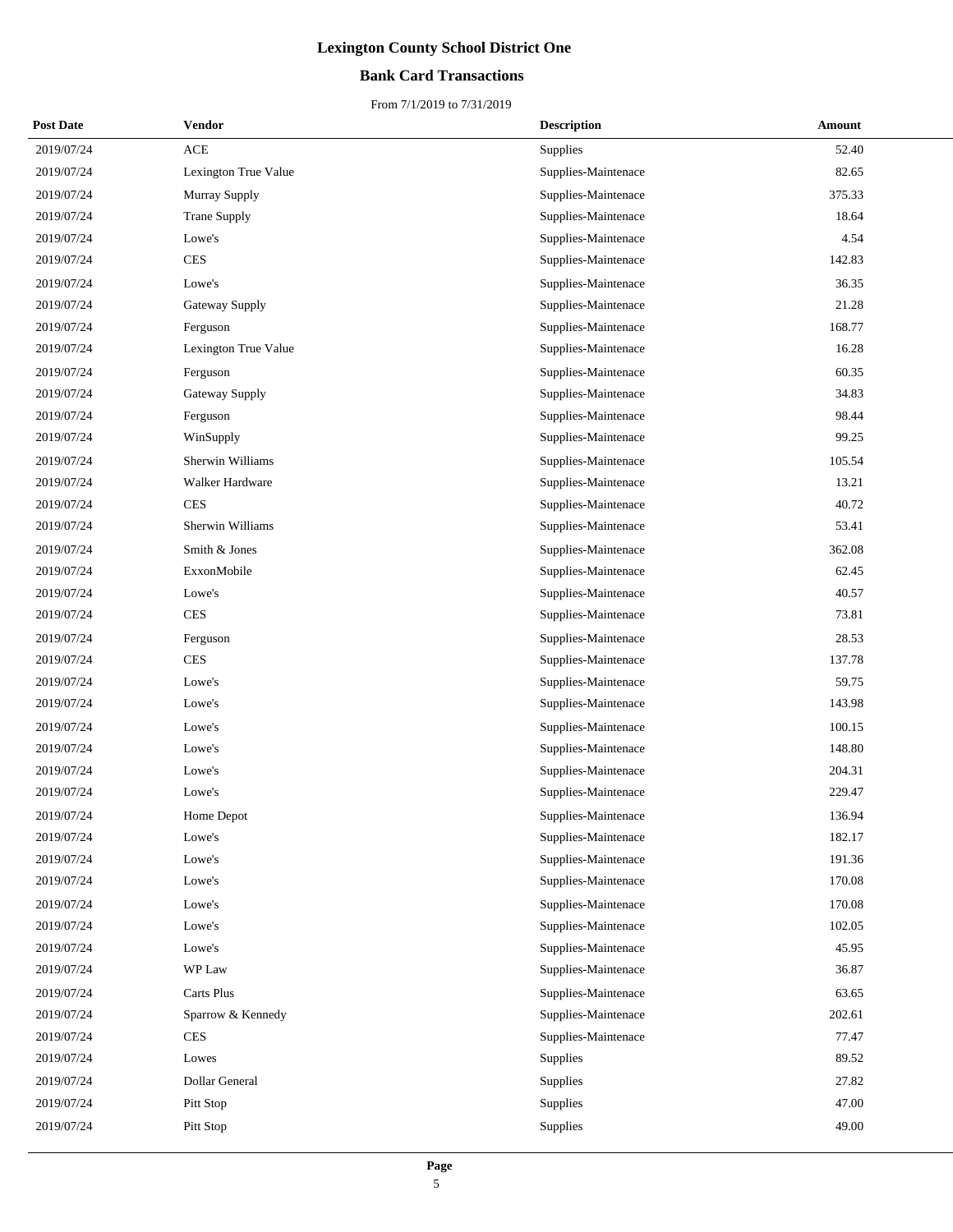## **Bank Card Transactions**

| <b>Post Date</b> | <b>Vendor</b>                  | <b>Description</b>         | Amount   |
|------------------|--------------------------------|----------------------------|----------|
| 2019/07/24       | Pitt Stop                      | Supplies                   | 56.00    |
| 2019/07/24       | Amazon.com                     | Supplies                   | 44.63    |
| 2019/07/24       | <b>ADM</b> Signs               | Supplies-Maintenace        | 19.26    |
| 2019/07/24       | WW Grainger                    | Supplies-Maintenace        | 58.03    |
| 2019/07/24       | <b>BP CIRCLE K</b>             | Pupil Transportation       | 78.12    |
| 2019/07/24       | <b>INGLES GAS</b>              | Pupil Transportation       | 74.85    |
| 2019/07/24       | ExxonMobil                     | Pupil Transportation       | 17.50    |
| 2019/07/24       | <b>UNIGUEST</b>                | Pupil Transportation       | 5.95     |
| 2019/07/24       | BP                             | Pupil Transportation       | 59.25    |
| 2019/07/24       | <b>INGLES</b>                  | Pupil Transportation       | 64.23    |
| 2019/07/24       | <b>THORNTONS</b>               | Pupil Transportation       | 18.28    |
| 2019/07/24       | <b>THORNTONS</b>               | Pupil Transportation       | 60.24    |
| 2019/07/24       | HILTON DISNEY WORLD            | Pupil Transportation       | 404.62   |
| 2019/07/24       | <b>KENTUCKY EXPO</b>           | Pupil Transportation       | 192.00   |
| 2019/07/24       | <b>COURTYARD BY MARRIOTT</b>   | Pupil Transportation       | 0.32     |
| 2019/07/24       | <b>KROGER FUEL</b>             | Pupil Transportation       | 113.01   |
| 2019/07/24       | <b>MARATHON</b>                | Pupil Transportation       | 58.42    |
| 2019/07/24       | <b>SPEEDWAY</b>                | Pupil Transportation       | 34.01    |
| 2019/07/24       | <b>BP</b>                      | Pupil Transportation       | 100.00   |
| 2019/07/24       | Amazon                         | Pupil Activity             | 85.60    |
| 2019/07/24       | ROCHESTER - COMMUNICATION FOLD | Pupil Activity             | 1,012.50 |
| 2019/07/29       | Pine Press                     | Printing and Binding       | 214.17   |
| 2019/07/29       | Amazon                         | Supplies                   | 46.28    |
| 2019/07/29       | Amazon                         | Supplies                   | 5.78     |
| 2019/07/29       | Walmart                        | Supplies                   | 136.70   |
| 2019/07/29       | Lowes                          | Repairs and Maintenance    | 63.64    |
| 2019/07/29       | <b>SREB</b>                    | Travel                     | 300.00   |
| 2019/07/29       | <b>V AND O TIRE</b>            | Supplies                   | 56.72    |
| 2019/07/29       | Sam's Club                     | Supplies                   | 17.24    |
| 2019/07/29       | NASSP PRODUCT & SERVICE        | Travel-Teacher Staff Dev   | 595.00   |
| 2019/07/29       | <b>CTR ADVNMENT STUDY</b>      | Travel-Teacher Staff Dev   | 1,070.00 |
| 2019/07/29       | <b>COLLEGE BOARD</b>           | Travel-Teacher Staff Dev   | 450.00   |
| 2019/07/29       | <b>USC</b>                     | Travel-MMGW/HSTW Staff Dev | 250.00   |
| 2019/07/29       | Crowne Plaza                   | Travel-MMGW/HSTW Staff Dev | 746.70   |
| 2019/07/29       | <b>SCSBA</b>                   | Travel                     | 1,560.00 |
| 2019/07/29       | South Carolina Association of  | Travel                     | 150.00   |
| 2019/07/29       | Walmart                        | Supplies                   | 144.47   |
| 2019/07/29       | The State Newspaper            | Supplies                   | 19.50    |
| 2019/07/29       | Walmart                        | Supplies                   | 82.84    |
| 2019/07/29       | <b>HILTON HOTEL</b>            | Travel                     | 732.48   |
| 2019/07/29       | <b>ASCD</b>                    | Dues and Fees              | 59.00    |
| 2019/07/29       | <b>ASCD</b>                    | Dues and Fees              | 59.00    |
| 2019/07/29       | Office Depot                   | Supplies                   | 64.59    |
| 2019/07/29       | IPrint                         | Supplies                   | 134.00   |
| 2019/07/29       | <b>Holmes Custom Products</b>  | Supplies                   | 23.44    |
|                  |                                |                            |          |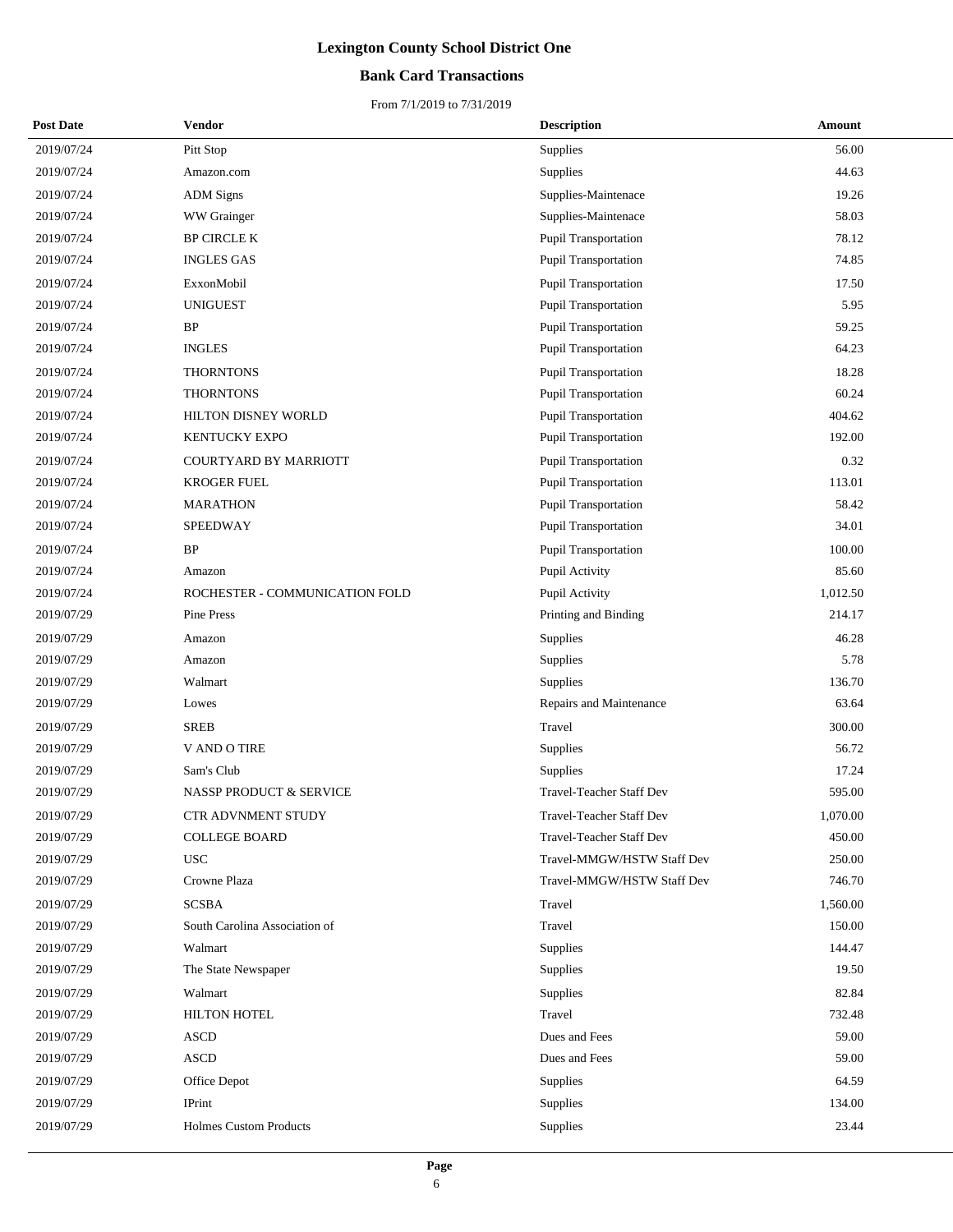## **Bank Card Transactions**

| <b>Post Date</b> | Vendor                     | <b>Description</b>        | Amount    |
|------------------|----------------------------|---------------------------|-----------|
| 2019/07/29       | Dell                       | Supplies                  | 326.29    |
| 2019/07/29       | NIGP                       | Dues and Fees             | 25.00     |
| 2019/07/29       | Finance Charge             | Dues and Fees             | 11.59     |
| 2019/07/29       | Finance Charge             | Dues and Fees             | 0.74      |
| 2019/07/29       | <b>CORNER PANTRY</b>       | Supplies                  | 64.23     |
| 2019/07/29       | Pitt Stop                  | Supplies                  | 37.72     |
| 2019/07/29       | Pelion Flower Shop         | Supplies                  | 48.10     |
| 2019/07/29       | Walker Hardware            | Supplies                  | 6.63      |
| 2019/07/29       | Pitt Stop                  | Supplies                  | 35.40     |
| 2019/07/29       | Lowes                      | Supplies                  | 69.61     |
| 2019/07/29       | Lowes                      | Supplies                  | 74.86     |
| 2019/07/29       | Ace Hardware               | Supplies                  | 17.74     |
| 2019/07/29       | Lowes                      | Supplies                  | 14.91     |
| 2019/07/29       | Lowes                      | Supplies                  | 34.29     |
| 2019/07/29       | <b>Murphy Express</b>      | Supplies                  | 18.49     |
| 2019/07/29       | Lowe's                     | Supplies                  | 33.83     |
| 2019/07/29       | Murphy                     | Supplies                  | 22.42     |
| 2019/07/29       | Marina Inn                 | Travel                    | 775.80    |
| 2019/07/29       | Marina Inn                 | Travel                    | 129.41    |
| 2019/07/29       | Credit Voucher             | Travel                    | $-129.41$ |
| 2019/07/29       | <b>American Airlines</b>   | Travel                    | 30.00     |
| 2019/07/29       | <b>American Airlines</b>   | Travel                    | 30.00     |
| 2019/07/29       | Circle K                   | Travel                    | 40.00     |
| 2019/07/29       | Enterprise Rent A Car      | Travel                    | 360.59    |
| 2019/07/29       | <b>RPS</b>                 | Travel                    | 64.00     |
| 2019/07/29       | Lowe's                     | Supplies                  | 7.54      |
| 2019/07/29       | Riverbanks Zoo and Gardens | Other Prof & Tech Service | 176.50    |
| 2019/07/29       | Amazon.com                 | Supplies                  | 181.08    |
| 2019/07/29       | Lowes                      | Pupil Activity            | 385.10    |
| 2019/07/29       | <b>JW</b> Pepper           | Pupil Activity            | 1.95      |
| 2019/07/29       | $\mathop{\rm ID}$ Shop     | Pupil Activity            | 847.44    |
| 2019/07/29       | Office Depot               | Pupil Activity            | 112.32    |
| 2019/07/29       | Amazon                     | Pupil Activity            | 27.76     |
| 2019/07/29       | Amazon                     | Pupil Activity            | 99.12     |
| 2019/07/29       | Amazon                     | Pupil Activity            | 60.74     |
| 2019/07/29       | Amazon.com                 | Pupil Activity            | 201.14    |
| 2019/07/29       | Amazon.com                 | Pupil Activity            | 42.79     |
| 2019/07/29       | Amazon.com                 | Pupil Activity            | $-42.79$  |
| 2019/07/29       | Amazon.com                 | Pupil Activity            | 125.84    |
| 2019/07/29       | Amazon.com                 | Pupil Activity            | 205.32    |
| 2019/07/29       | Learning Labs              | Pupil Activity            | 663.39    |
| 2019/07/29       | Amazon.com                 | Pupil Activity            | 204.09    |
| 2019/07/29       | Amazon.com                 | Pupil Activity            | 456.27    |
| 2019/07/29       | Sherwin-Williams           | Pupil Activity            | 177.41    |
| 2019/07/29       | WALMART                    | Pupil Activity            | 61.76     |
|                  |                            |                           |           |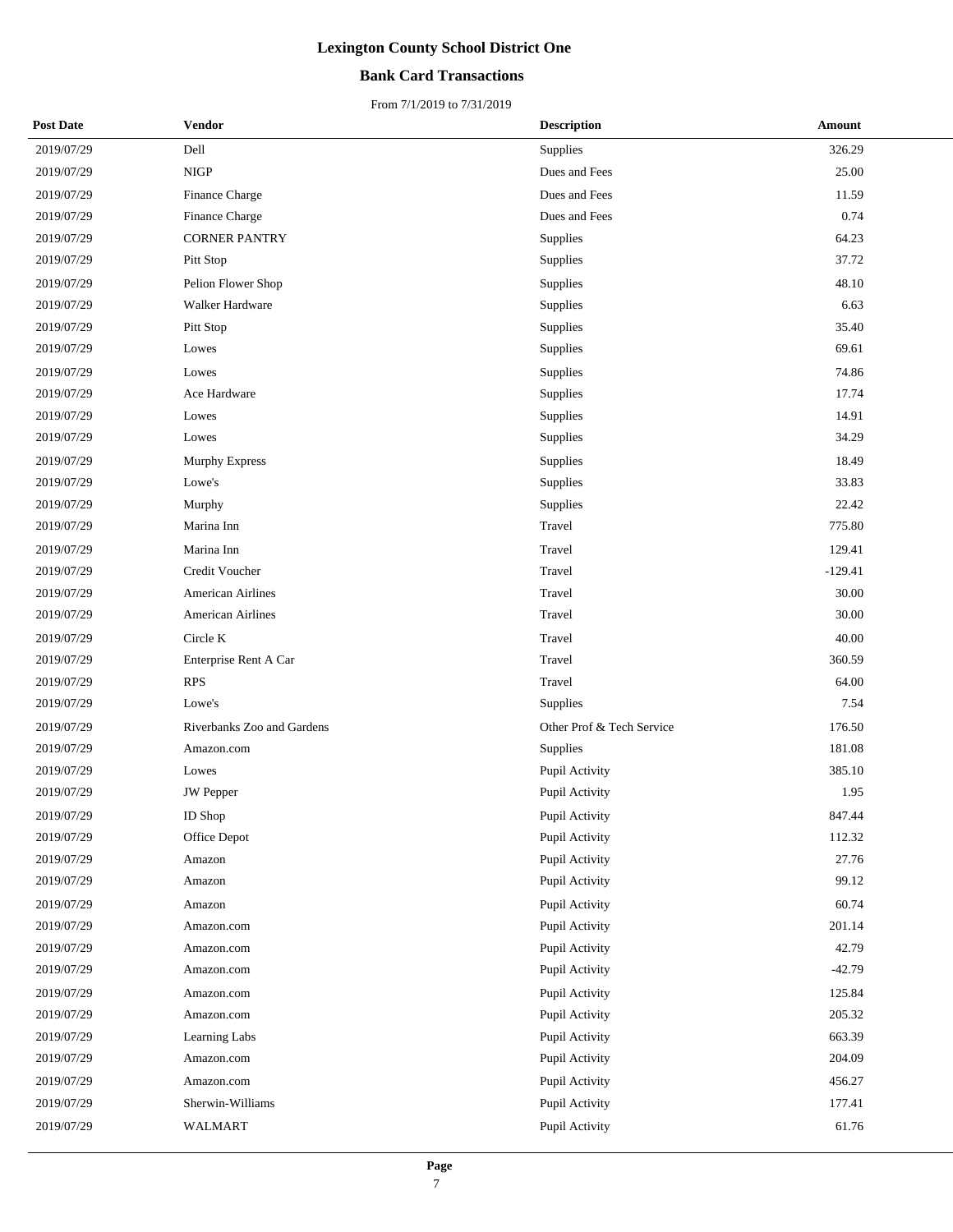## **Bank Card Transactions**

| <b>Post Date</b> | Vendor                     | <b>Description</b>   | Amount   |
|------------------|----------------------------|----------------------|----------|
| 2019/07/29       | TODD AND MORE              | Pupil Activity       | 874.70   |
| 2019/07/29       | <b>CORNER PANTRY</b>       | Pupil Activity       | 46.09    |
| 2019/07/29       | Walmart                    | Pupil Activity       | 92.18    |
| 2019/07/30       | Amazon                     | Supplies             | 785.24   |
| 2019/07/30       | Makey Makey                | Travel               | 95.00    |
| 2019/07/30       | Makey Makey                | Travel               | 95.00    |
| 2019/07/30       | <b>Makey Makey</b>         | Travel               | $-95.00$ |
| 2019/07/30       | <b>Pine Press Printing</b> | Printing and Binding | 84.95    |
| 2019/07/30       | Amazon.Com                 | Supplies             | 86.34    |
| 2019/07/30       | Amazon.Com                 | Supplies             | 99.35    |
| 2019/07/30       | Amazon.Com                 | Supplies             | 202.20   |
| 2019/07/30       | JoAnn Fabrics              | Supplies             | 265.24   |
| 2019/07/30       | Amazon.com                 | Supplies             | 41.52    |
| 2019/07/30       | Amazon.com                 | Supplies             | 230.60   |
| 2019/07/30       | Amazon                     | Supplies             | 154.08   |
| 2019/07/30       | Lowes                      | Supplies             | 65.44    |
| 2019/07/30       | Lowe's                     | Supplies             | 74.61    |
| 2019/07/30       | Walgreens                  | Supplies             | 20.32    |
| 2019/07/30       | Wal-Mart                   | Supplies             | 76.68    |
| 2019/07/30       | WAYFAIR.com                | Supplies             | 307.08   |
| 2019/07/30       | Lowe's                     | Supplies             | 61.46    |
| 2019/07/30       | Amazon MarketPlace         | Supplies             | 34.74    |
| 2019/07/30       | Lowe's                     | Supplies             | 51.17    |
| 2019/07/30       | Lowe's                     | Supplies             | 25.94    |
| 2019/07/30       | Lowe's                     | Supplies             | 25.64    |
| 2019/07/30       | Amazon.com                 | Supplies             | 38.52    |
| 2019/07/30       | Amazon.com                 | Supplies             | $-10.06$ |
| 2019/07/30       | Amazon MarketPlace         | Supplies             | 48.11    |
| 2019/07/30       | krispy kreme doughnuts     | Supplies             | 24.83    |
| 2019/07/30       | sparkfunelectronics        | Supplies             | 84.96    |
| 2019/07/30       | sparkfun electronics       | Supplies             | 84.96    |
| 2019/07/30       | Pine press                 | Supplies             | 300.58   |
| 2019/07/30       | Office Max                 | Supplies             | $-53.49$ |
| 2019/07/30       | Amazon                     | Supplies             | 13.90    |
| 2019/07/30       | amazon                     | Supplies             | 178.56   |
| 2019/07/30       | amazon                     | Supplies             | 106.90   |
| 2019/07/30       | amazon                     | Supplies             | 39.80    |
| 2019/07/30       | amazon                     | Supplies             | 149.26   |
| 2019/07/30       | amazon                     | Supplies             | 163.85   |
| 2019/07/30       | amazon                     | Supplies             | 121.92   |
| 2019/07/30       | Amazon                     | Supplies             | 877.39   |
| 2019/07/30       | OTC brands                 | Supplies             | 478.89   |
| 2019/07/30       | amazon                     | Supplies             | 24.39    |
| 2019/07/30       | Micro Center               | Supplies             | 55.94    |
| 2019/07/30       | amazon                     | Supplies             | 30.89    |
|                  |                            |                      |          |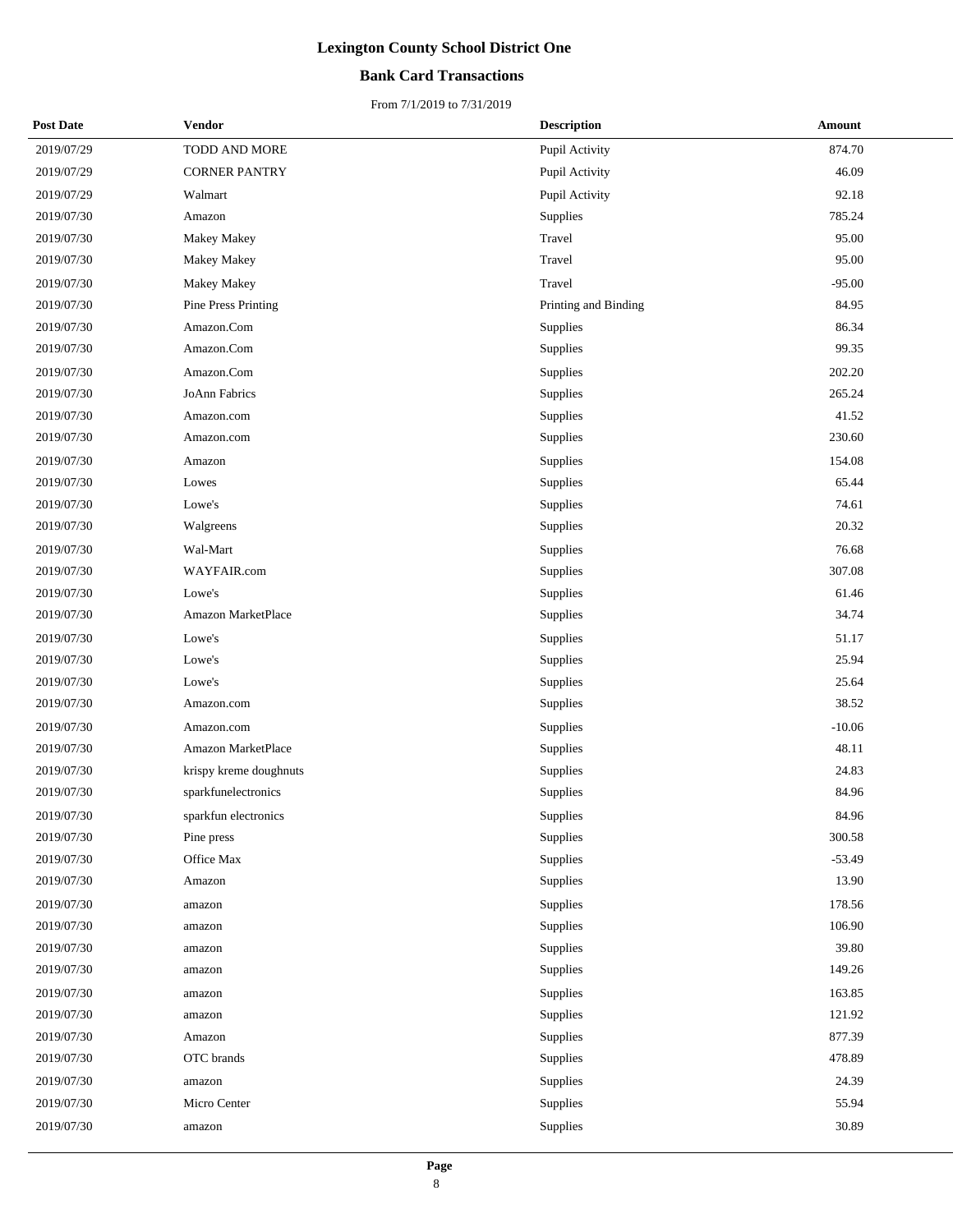## **Bank Card Transactions**

| <b>Post Date</b> | Vendor                            | <b>Description</b>        | Amount    |
|------------------|-----------------------------------|---------------------------|-----------|
| 2019/07/30       | amazon                            | Supplies                  | 10.19     |
| 2019/07/30       | Penske Truck                      | Rentals                   | 249.25    |
| 2019/07/30       | Carolina TESOL                    | Travel                    | 995.00    |
| 2019/07/30       | <b>SPU MIS</b>                    | Travel                    | 255.00    |
| 2019/07/30       | Sheraton                          | Travel                    | 852.28    |
| 2019/07/30       | Holiday Inn                       | Travel                    | 524.40    |
| 2019/07/30       | Pikotochart                       | Supplies                  | 290.00    |
| 2019/07/30       | Foreign Transaction Fee for Pi    | Supplies                  | 8.70      |
| 2019/07/30       | PAYPAL                            | Dues and Fees             | 52.50     |
| 2019/07/30       | Amazon.com                        | <b>Library Books</b>      | 21.34     |
| 2019/07/30       | Amazon.com                        | <b>Library Books</b>      | 29.80     |
| 2019/07/30       | NYT Digital Fee                   | Periodicals               | 2.29      |
| 2019/07/30       | <b>SCASA</b>                      | Dues and Fees             | 125.00    |
| 2019/07/30       | Lowes Home Improvement Center     | Supplies                  | 78.89     |
| 2019/07/30       | Office Depot                      | Supplies                  | 72.71     |
| 2019/07/30       | Amazon.com                        | Supplies                  | 21.39     |
| 2019/07/30       | Wal Mart                          | Supplies                  | 27.15     |
| 2019/07/30       | Lowe's                            | Supplies                  | 107.58    |
| 2019/07/30       | Amazon.com                        | Supplies                  | 14.98     |
| 2019/07/30       | Pitt Stop                         | Supplies                  | 38.23     |
| 2019/07/30       | Lowes Foods                       | Supplies                  | 6.34      |
| 2019/07/30       | Lowes Home improvement Center     | Supplies                  | 34.03     |
| 2019/07/30       | <b>Murphy Express</b>             | Supplies                  | 43.71     |
| 2019/07/30       | Murphy Express                    | Supplies                  | 57.58     |
| 2019/07/30       | Smith & Jones                     | Supplies                  | 7.35      |
| 2019/07/30       | Murphy Express                    | Supplies                  | 98.27     |
| 2019/07/30       | Lowes                             | Supplies                  | 80.13     |
| 2019/07/30       | <b>SCASA</b>                      | Travel                    | 225.00    |
| 2019/07/30       | YPS -Barefoot Resort Credit       | Travel                    | $-150.00$ |
| 2019/07/30       | <b>American Airlines</b>          | Travel                    | 30.00     |
| 2019/07/30       | American Airlines                 | Travel                    | 30.00     |
| 2019/07/30       | Spring Hill Suites                | Travel                    | 1,049.25  |
| 2019/07/30       | Delta                             | Travel                    | 30.00     |
| 2019/07/30       | Delta                             | Travel                    | 30.00     |
| 2019/07/30       | 7-Eleven                          | Travel                    | 6.72      |
| 2019/07/30       | <b>American Airlines</b>          | Travel                    | 30.00     |
| 2019/07/30       | Whittlesea Taxi                   | Travel                    | 35.19     |
| 2019/07/30       | <b>Charlotte Aviation Parking</b> | Travel                    | 42.00     |
| 2019/07/30       | <b>Service Printing</b>           | Printing and Binding      | 511.37    |
| 2019/07/30       | Lexington Printing                | Printing and Binding      | 159.43    |
| 2019/07/30       | <b>World Education Services</b>   | Other Prof & Tech Service | 87.00     |
| 2019/07/30       | <b>SLED</b>                       | Other Prof & Tech Service | 1,014.00  |
| 2019/07/30       | Amazon                            | Supplies                  | 6.58      |
| 2019/07/30       | Walmart                           | Supplies                  | 43.27     |
| 2019/07/30       | Amazon                            | Supplies                  | 7.48      |
|                  |                                   |                           |           |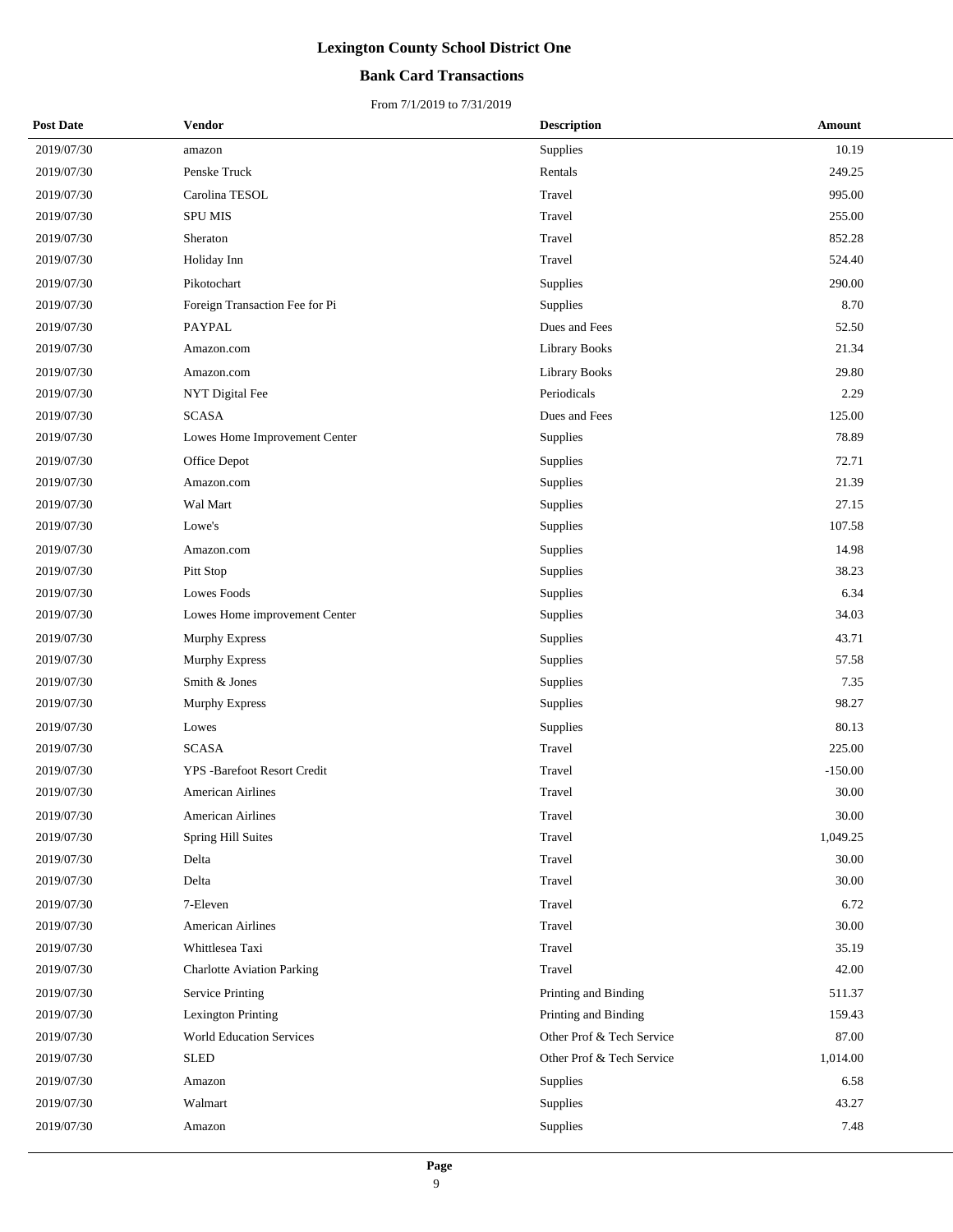## **Bank Card Transactions**

| <b>Post Date</b> | Vendor                         | <b>Description</b>         | Amount   |
|------------------|--------------------------------|----------------------------|----------|
| 2019/07/30       | Amazon                         | Supplies                   | 21.91    |
| 2019/07/30       | Amazon                         | Supplies                   | 39.76    |
| 2019/07/30       | Amazon                         | Supplies                   | 18.07    |
| 2019/07/30       | Amazon                         | Supplies                   | 135.45   |
| 2019/07/30       | Amazon                         | Supplies                   | 168.56   |
| 2019/07/30       | Amazon                         | Supplies                   | 74.65    |
| 2019/07/30       | Amazon                         | Supplies                   | 57.83    |
| 2019/07/30       | Amazon                         | Supplies                   | 55.62    |
| 2019/07/30       | <b>Survey Monkey</b>           | Dues and Fees              | 39.59    |
| 2019/07/30       | SHRM-Credit                    | Dues and Fees              | $-9.55$  |
| 2019/07/30       | Amazon.com                     | Supplies                   | 746.40   |
| 2019/07/30       | Riverbanks Zoo                 | Supplies                   | 186.00   |
| 2019/07/30       | Amazon.com                     | Pupil Activity             | 935.00   |
| 2019/07/30       | Amazon                         | Pupil Activity             | 117.69   |
| 2019/07/30       | <b>SCATA</b>                   | Pupil Activity             | 160.00   |
| 2019/07/30       | Walmart                        | Pupil Activity             | 36.31    |
| 2019/07/30       | Walmart                        | Pupil Activity             | 27.84    |
| 2019/07/30       | Walmart                        | Pupil Activity             | 28.18    |
| 2019/07/31       | Michael's                      | Supplies                   | 56.16    |
| 2019/07/31       | PARTYSUPPLIESDELIVERED         | Supplies                   | 149.13   |
| 2019/07/31       | Quizlet                        | Software Renewal/Agreemen  | 172.75   |
| 2019/07/31       | Walmart                        | Supplies                   | 54.78    |
| 2019/07/31       | AMAZON.COM                     | Supplies                   | 52.56    |
| 2019/07/31       | AMZN MKTP                      | Supplies                   | 48.04    |
| 2019/07/31       | AMAZON.COM                     | Supplies                   | 150.66   |
| 2019/07/31       | Hampton Inn Pawleys Island     | Travel                     | 432.96   |
| 2019/07/31       | Amazon                         | Supplies                   | 256.68   |
| 2019/07/31       | Amazon                         | Supplies                   | 18.71    |
| 2019/07/31       | Amazon                         | Supplies                   | 26.73    |
| 2019/07/31       | The Master Teacher             | Supplies                   | 39.85    |
| 2019/07/31       | The Master Teacher             | Supplies                   | 113.14   |
| 2019/07/31       | Amazon                         | <b>Technology Supplies</b> | 17.10    |
| 2019/07/31       | Amazon                         | <b>Technology Supplies</b> | 25.65    |
| 2019/07/31       | YPS*HOMEAWAY                   | Pupil Transportation       | 789.50   |
| 2019/07/31       | <b>COLLEGEBOARD WORKSHOPS</b>  | Travel                     | 195.00   |
| 2019/07/31       | <b>HYATT PLACE</b>             | Travel                     | 333.76   |
| 2019/07/31       | <b>AMAZON</b>                  | Supplies                   | 31.56    |
| 2019/07/31       | TRADEWINDS ISLAND RESORT       | Other Prof & Tech Service  | 847.50   |
| 2019/07/31       | CHEAP TIX / DELTA AIR          | Other Prof & Tech Service  | 504.35   |
| 2019/07/31       | <b>RESIDENCE INN</b>           | Other Prof & Tech Service  | 606.06   |
| 2019/07/31       | INT* BACCALAUREATE ORG         | Other Prof & Tech Service  | 1,095.00 |
| 2019/07/31       | HYATT PLACE                    | Other Prof & Tech Service  | 712.68   |
| 2019/07/31       | Amazon.com                     | Supplies                   | 12.96    |
| 2019/07/31       | Amazon.com                     | Supplies                   | 75.72    |
| 2019/07/31       | Courtyard by Marriott Greenvil | Travel-MMGW/HSTW Staff Dev | 600.96   |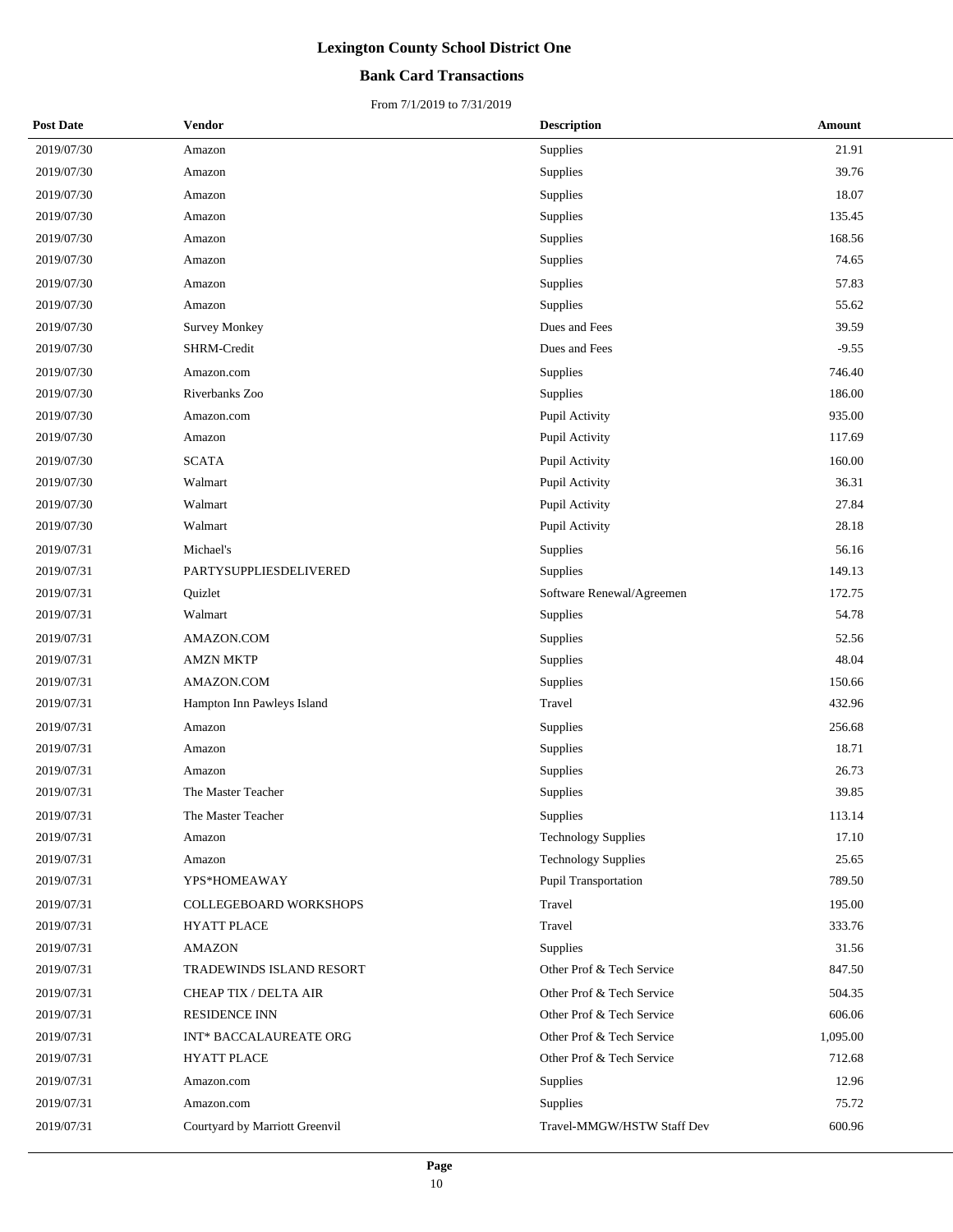## **Bank Card Transactions**

| <b>Post Date</b> | Vendor                         | <b>Description</b>         | Amount     |
|------------------|--------------------------------|----------------------------|------------|
| 2019/07/31       | Courtyard by Marriott Greenvil | Travel-MMGW/HSTW Staff Dev | 600.96     |
| 2019/07/31       | Amazon Prime                   | Travel-MMGW/HSTW Staff Dev | 127.33     |
| 2019/07/31       | AMAZON.COM                     | Supplies                   | 40.19      |
| 2019/07/31       | Target                         | Supplies                   | 28.87      |
| 2019/07/31       | Office Depot/Office Max        | Supplies                   | 39.25      |
| 2019/07/31       | <b>LOWES FOODS</b>             | Supplies                   | 87.84      |
| 2019/07/31       | <b>COMPLIANCE SIGNS</b>        | Supplies                   | 577.54     |
| 2019/07/31       | Home Depot                     | Supplies                   | 48.96      |
| 2019/07/31       | Lowe's                         | Supplies                   | 36.20      |
| 2019/07/31       | Lowe's                         | Supplies                   | 31.96      |
| 2019/07/31       | Walmart                        | Supplies                   | 39.12      |
| 2019/07/31       | Fastenal                       | Supplies                   | 1.96       |
| 2019/07/31       | Lowe's                         | Supplies                   | 39.55      |
| 2019/07/31       | A-Z LAWNMOWER PARTS            | Supplies                   | 319.93     |
| 2019/07/31       | LOWES FOODS #1268              | Supplies                   | 56.27      |
| 2019/07/31       | LOWES FOODS #1268              | Supplies                   | 54.06      |
| 2019/07/31       | The Home Depot                 | Supplies                   | 254.20     |
| 2019/07/31       | True Value                     | Supplies                   | 68.36      |
| 2019/07/31       | True Value                     | Supplies                   | 13.90      |
| 2019/07/31       | Pitt Stop/7-Eleven             | Supplies                   | 25.00      |
| 2019/07/31       | Profleet                       | Repairs and Maintenance    | 642.89     |
| 2019/07/31       | ProFleet                       | Repairs and Maintenance    | 642.89     |
| 2019/07/31       | <b>SLED</b>                    | Other Prof & Tech Service  | 24.00      |
| 2019/07/31       | Interstate                     | Supplies                   | 380.35     |
| 2019/07/31       | Interstate                     | Supplies                   | 80.28      |
| 2019/07/31       | Enlows                         | Supplies                   | 136.53     |
| 2019/07/31       | WAlmart                        | Supplies                   | 18.24      |
| 2019/07/31       | Office Depot                   | Supplies                   | 17.54      |
| 2019/07/31       | Office Depot                   | Supplies                   | 101.63     |
| 2019/07/31       | Home Depot                     | Supplies                   | 21.37      |
| 2019/07/31       | ACCO                           | Supplies                   | 58.71      |
| 2019/07/31       | Office Depot                   | Supplies                   | 24.60      |
| 2019/07/31       | <b>SCAPT</b>                   | Dues and Fees              | $200.00\,$ |
| 2019/07/31       | Amazon                         | Supplies                   | 84.80      |
| 2019/07/31       | Amazon                         | Supplies                   | 518.97     |
| 2019/07/31       | <b>SC</b> Museum               | Supplies                   | 78.00      |
| 2019/07/31       | Amazon                         | Supplies                   | 18.04      |
| 2019/07/31       | Amazon                         | Supplies                   | 202.97     |
| 2019/07/31       | Amazon                         | Supplies                   | 167.71     |
| 2019/07/31       | Amazon                         | Supplies                   | 64.96      |
| 2019/07/31       | Walmart                        | Other Objects              | 188.98     |
| 2019/07/31       | Wendy's                        | Other Objects              | 92.40      |
| 2019/07/31       | Southern Way                   | Other Objects              | 158.38     |
| 2019/07/31       | Walmart                        | Other Objects              | 30.53      |
| 2019/07/31       | SHRED WITH US                  | Pupil Activity             | 163.99     |
|                  |                                |                            |            |